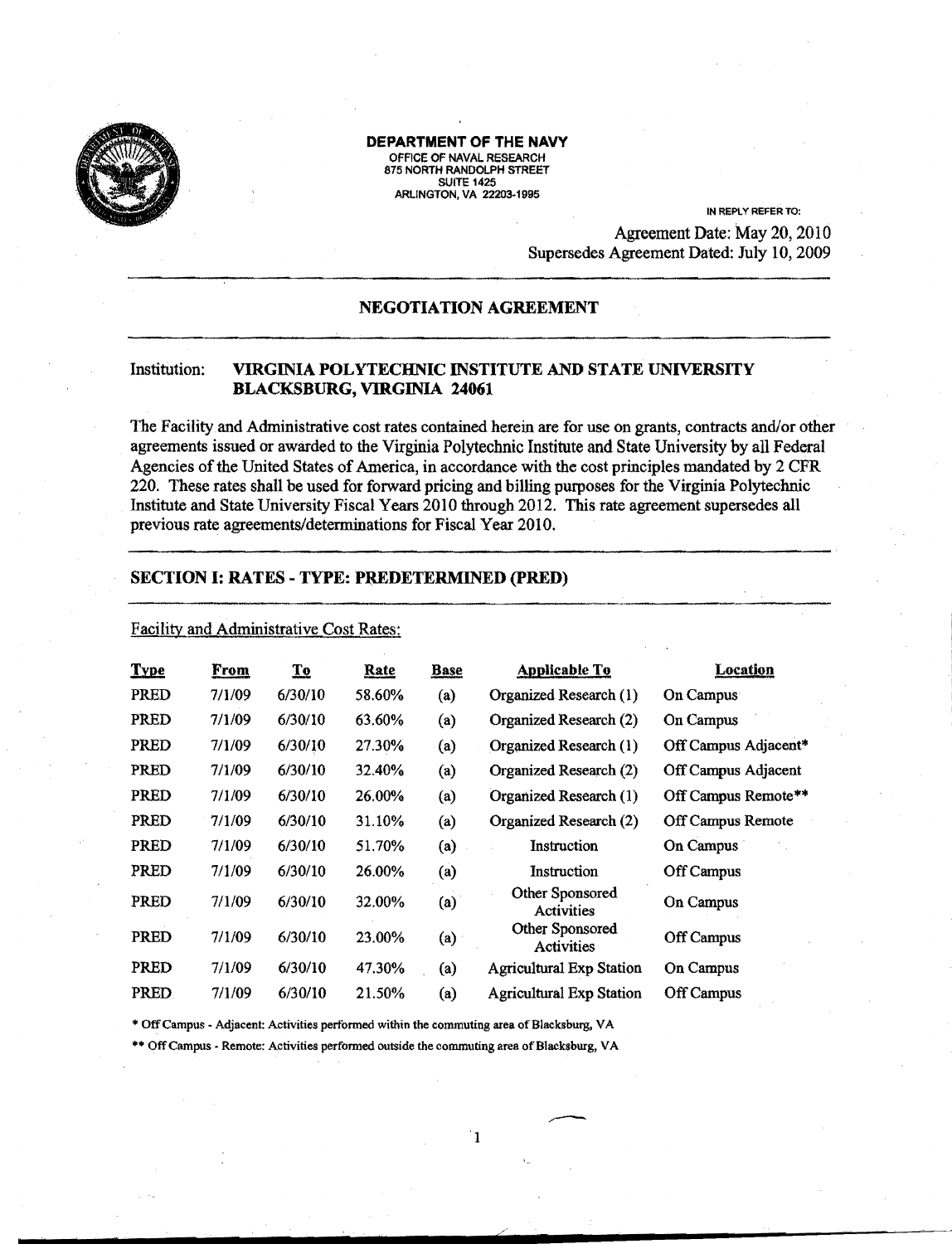| <b>Type</b> | <u>From</u> | T <sub>0</sub> | <b>Rate</b> | <b>Base</b> | <b>Applicable To</b>                 | <b>Location</b>      |
|-------------|-------------|----------------|-------------|-------------|--------------------------------------|----------------------|
| PRED        | 7/1/10      | 6/30/11        | 58.60%      | (a)         | Organized Research (1)               | On Campus            |
| PRED        | 7/1/10      | 6/30/11        | 63.00%      | (a)         | Organized Research (2)               | On Campus            |
| PRED        | 7/1/10      | 6/30/11        | 27.30%      | (a)         | Organized Research (1)               | Off Campus Adjacent* |
| PRED        | 7/1/10      | 6/30/11        | 31.70%      | (a)         | Organized Research (2)               | Off Campus Adjacent  |
| PRED        | 7/1/10      | 6/30/11        | 26.00%      | (a)         | Organized Research (1)               | Off Campus Remote**  |
| PRED        | 7/1/10      | 6/30/11        | 30.40%      | (a)         | Organized Research (2)               | Off Campus Remote    |
| PRED        | 7/1/10      | 6/30/11        | 51.70%      | (a)         | Instruction                          | On Campus            |
| PRED        | 7/1/10      | 6/30/11        | 26.00%      | (a)         | Instruction                          | <b>Off Campus</b>    |
| PRED        | 7/1/10      | 6/30/11        | 32.00%      | (a)         | Other Sponsored<br><b>Activities</b> | On Campus            |
| PRED        | 7/1/10      | 6/30/11        | 23.00%      | (a)         | Other Sponsored<br>Activities        | Off Campus           |
| PRED        | 7/1/10      | 6/30/11        | 47.30%      | (a)         | <b>Agricultural Exp Station</b>      | On Campus            |
| PRED        | 7/1/10      | 6/30/11        | 21.50%      | (a)         | <b>Agricultural Exp Station</b>      | Off Campus           |

| <b>Type</b> | <b>From</b> | <b>To</b> | Rate          | <b>Base</b> | <b>Applicable To</b>            | <b>Location</b>      |
|-------------|-------------|-----------|---------------|-------------|---------------------------------|----------------------|
| <b>PRED</b> | 7/1/11      | 6/30/12   | <b>59.60%</b> | (a)         | Organized Research (1)          | On Campus            |
| PRED        | 7/1/11      | 6/30/12   | 64.20%        | (a)         | Organized Research (2)          | On Campus            |
| PRED        | 7/1/11      | 6/30/12   | 27.30%        | (a)         | Organized Research (1)          | Off Campus Adjacent* |
| PRED        | 7/1/11      | 6/30/12   | 31.80%        | (a)         | Organized Research (2)          | Off Campus Adjacent  |
| PRED        | 7/1/11      | 6/30/12   | 26.00%        | (a)         | Organized Research (1)          | Off Campus Remote**  |
| PRED        | 7/1/11      | 6/30/12   | 30.60%        | (a)         | Organized Research (2)          | Off Campus Remote    |
| PRED        | 7/1/11      | 6/30/12   | 51.70%        | (a)         | Instruction                     | On Campus            |
| PRED        | 7/1/11      | 6/30/12   | 26.00%        | (a)         | Instruction                     | Off Campus           |
| PRED        | 7/1/11      | 6/30/12   | 32.00%        | (a)         | Other Sponsored<br>Activities   | On Campus            |
| PRED        | 7/1/11      | 6/30/12   | 23.00%        | $(a)$ .     | Other Sponsored<br>Activities   | <b>Off Campus</b>    |
| PRED        | 7/1/11      | 6/30/12   | 47.30%        | (a)         | <b>Agricultural Exp Station</b> | On Campus            |
| PRED        | 7/1/11      | 6/30/12   | 21.50%        | (a)         | <b>Agricultural Exp Station</b> | <b>Off Campus</b>    |

\* Off Campus - Adjacent: Activities performed within the commuting area of Blacksburg, VA

\*\* Off Campus - Remote: Activities performed outside the commuting area of Blacksburg, VA

ŧ.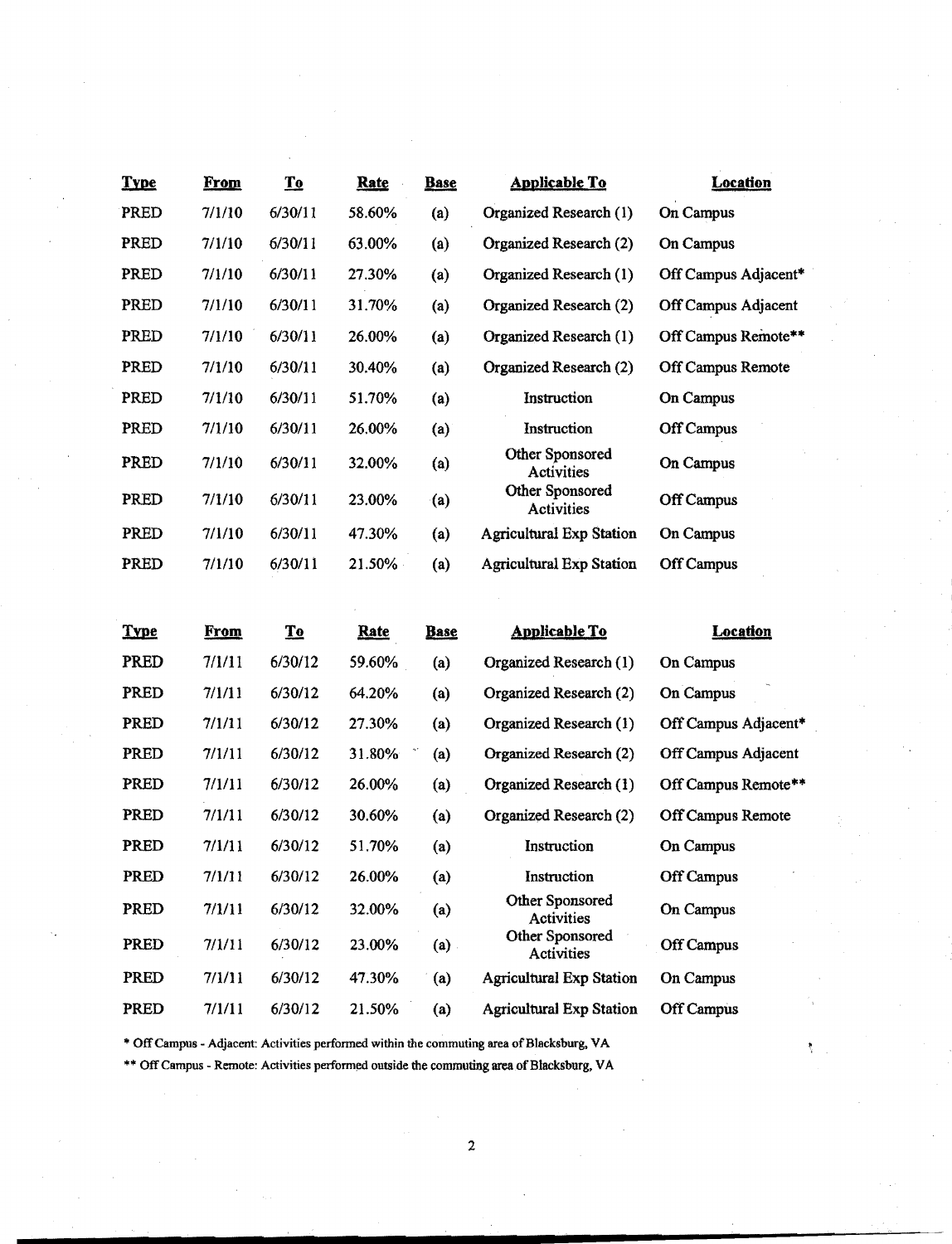#### DISTRIBUTION BASES:

(a) Modified Total Direct Cost (MTDC), consisting ofsalaries and wages, fringe benefits, materials and supplies, services, travel and subgrants and subcontracts up to the first \$25,000 of each subgrant or subcontract. Equipment, capital expenditures, charges for patient care and tuition remission, rental costs, scholarships, and fellowships as well as the portion ofeach subgrant and subcontract in excess of \$25,000 shall be excluded from modified total direct costs. Equipment is defined as having an acquisition cost which equals or exceeds \$2,000 and a useful life of more than one year.

### APPLICABLE TO:

(1) Applies to all DoD contracts and subcontracts awarded or issued before November 30, 1993, all Non-DoD instruments, and all DoD grants. See Section II, Part E hereof. (Capped Rate)

(2) Applies to all DoD contracts awarded or issued on or after November 30, 1993 in accordance with and under the authority of DFARS 231.303(1). See Section II, Part E hereof. (Uncapped Rate)

# **SECTION II - GENERAL TERMS AND CONDITIONS**

A. **LIMITATIONS:** Use of the rates set forth under Section I is subject to any statutory or administrative limitations and is applicable to a given grant, contract or other agreement only to the extent that funds are available and consistent with any and all limitations of cost clauses or provisions, if any, contained therein. Acceptance of any or all of the rates agreed to herein is predicated upon all the following conditions:  $(1)$  that no costs other than those incurred by the grantee/contractor were included in its indirect cost pool as finally accepted and that all such costs are legal obligations ofthe grantee/contractor and allowable under governing cost principles; (2) that the same costs that have been treated as indirect costs are not claimed as direct costs; (3) that similar types of costs, in like circumstances, have been accorded consistent accounting treatment; (4) that the information provided by the contractor/grantee, which was used as the basis for the acceptance of the rates agreed to herein and expressly relied upon by the Government in negotiating the said rates, is not subsequently found to be materially incomplete or inaccurate.

B. **ACCOUNTING CHANGES:** The rates contained in Section I of this agreement are based on the accounting system in effect at the time this agreement was negotiated. Changes to the method(s) of accounting for costs, which affects the amount of reimbursement resulting from the use of these rates, require the written approval of the authorized representative of the cognizant negotiating agency for the Government prior to implementation of any such changes. Such changes include but are not limited to changes in the charging of a particular type of cost from indirect to direct. Failure to obtain such approval may result in subsequent cost disallowances.